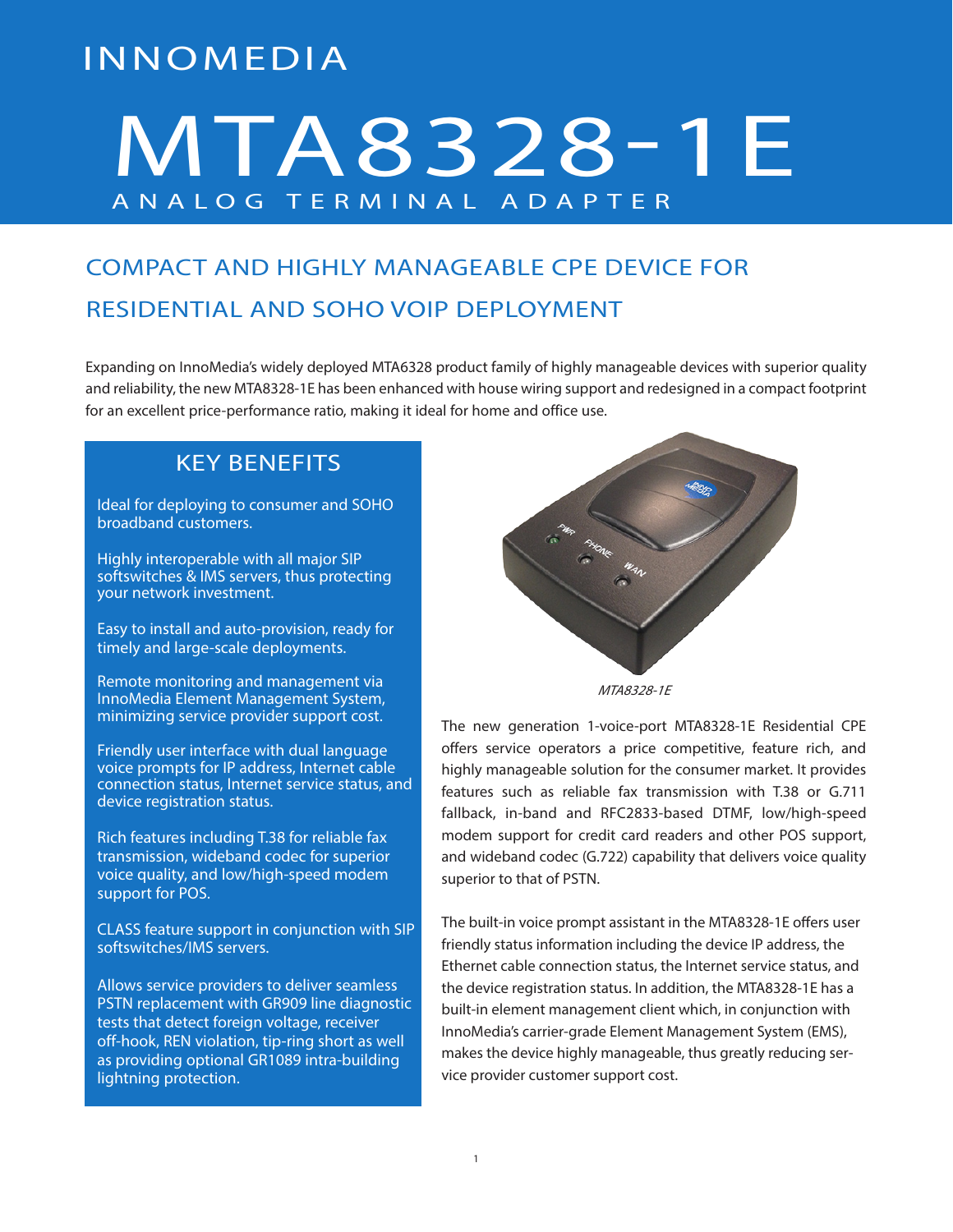The MTA8328-1E also supports various forms of auto-provisioning utilizing HTTP or TFTP. The auto-provisioning and device management support makes the MTA8328-1E an ideal solution for service providers looking for timely and large-scale voice service deployments.

The MTA8328-1E's GR909 line diagnostic tests detect the presence of foreign voltages (PSTN power feed or power crossing), receiver off-hook, REN violation, and tip-ring short. These line fault tests plus the optional GR1089 intra-building lightning protection enable the MTA8328-1E to support house wiring, thus allowing service providers to offer high-quality voice services for seamless PSTN replacement.



House Wiring Support with GR909 Line Diagnostic Tests and GR1089 Intra-Building Lightning Protection

Figure 1- Seamless PSTN Replacement with House Wiring Support



Figure 2- Typical Application For MTA8328-1E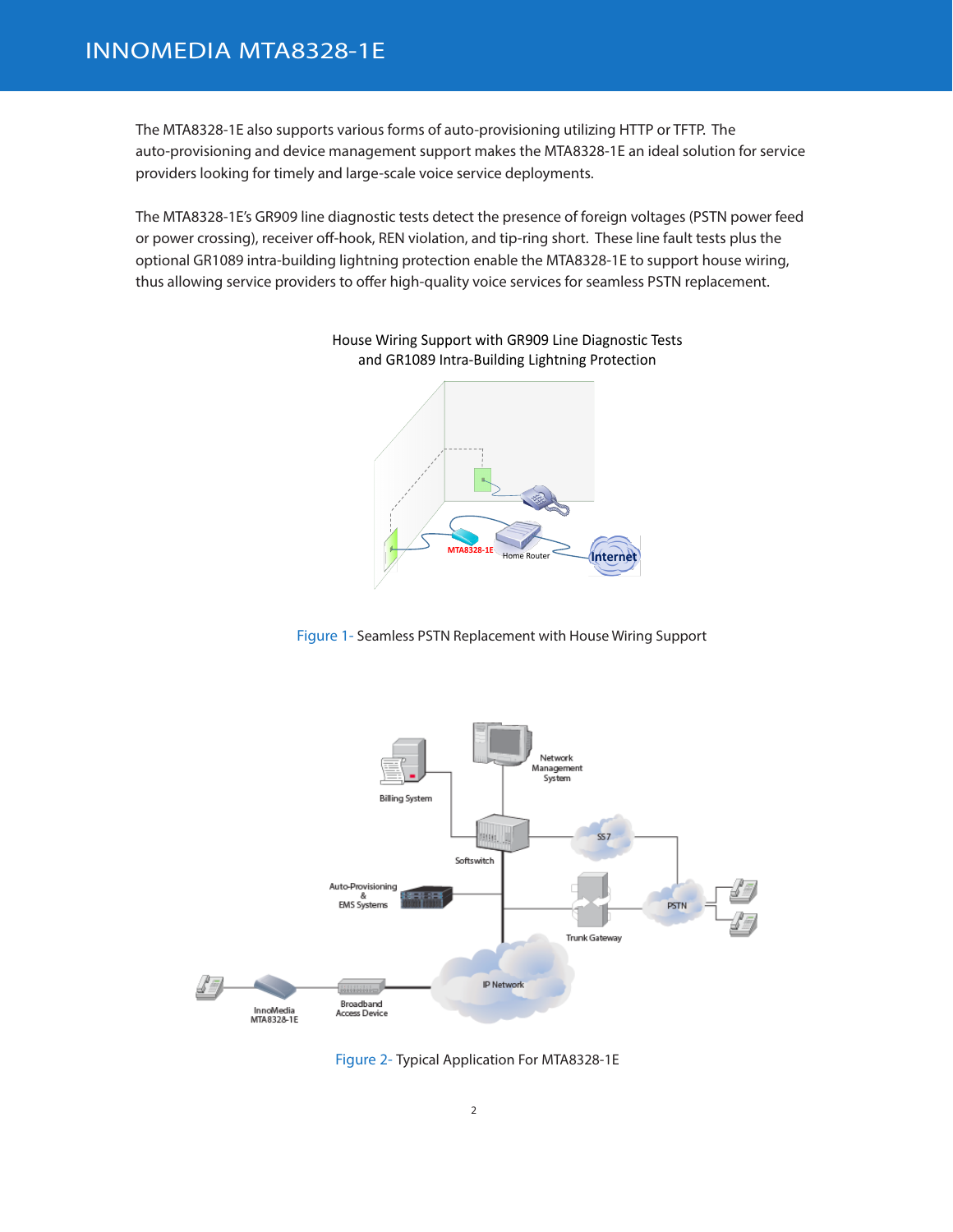## MTA INTERFACES

A. RJ-45 port (Uplink to broadband access device) B. RJ-11 port (Connect to phone) C. Power (USB Cable to Power Adapter)



## SPECIFICATIONS

#### Product Specification

| <b>Category</b>       | Specification                                  |
|-----------------------|------------------------------------------------|
| l Telephone Interface | 1 FXS voice port                               |
| l Network Interface   | 10/100 Base-T Uplink port                      |
| Accessory             | Ethernet Cable, USB cable, AC/DC Power Adapter |

#### Software Specification

| Category                         | Specification                           |                                  |
|----------------------------------|-----------------------------------------|----------------------------------|
| Protocols                        | SIP 2.0                                 |                                  |
| <b>Speech Codec Capabilities</b> | G.711, G.722, G.729A/B, iLBC            |                                  |
| Quality of Service               | Adaptive jitter buffer, TOS, VLAN       |                                  |
| <b>Signal Processing</b>         | Echo cancellation: G.168                | Line reversal/Polarity reversal  |
|                                  | T.38 Fax (or fall-back to G.711)        | OSI (Open Switch Interval-event) |
|                                  | Caller ID FSK signal regeneration       | <b>Gain Control</b>              |
| Certification                    | FCC part 15B; CE; UL                    |                                  |
| Tones                            | Ring back tone                          | <b>Busy tone</b>                 |
|                                  | Reorder tone                            | Dial tone                        |
|                                  | Off hook warning tone                   | Call waiting tones (multiple)    |
|                                  | Message waiting tone (MWI)/Stutter tone | <b>Confirmation Tone</b>         |
|                                  | Multiple country support:               |                                  |
|                                  | - CID Type                              |                                  |
|                                  | - Tone cadence                          |                                  |
|                                  | - Ring cadence (Five)                   |                                  |
|                                  | - Splash Ring                           |                                  |
|                                  | - Line Impedance                        |                                  |
|                                  | - Ring Frequency                        |                                  |
| <b>SIP OPTIONS</b>               | SIP INFO for DTMF/Flash Event           |                                  |
|                                  | <b>SIP NOTIFY</b>                       |                                  |
|                                  | <b>SIP PING</b>                         |                                  |
|                                  | <b>SIP PRACK</b>                        |                                  |